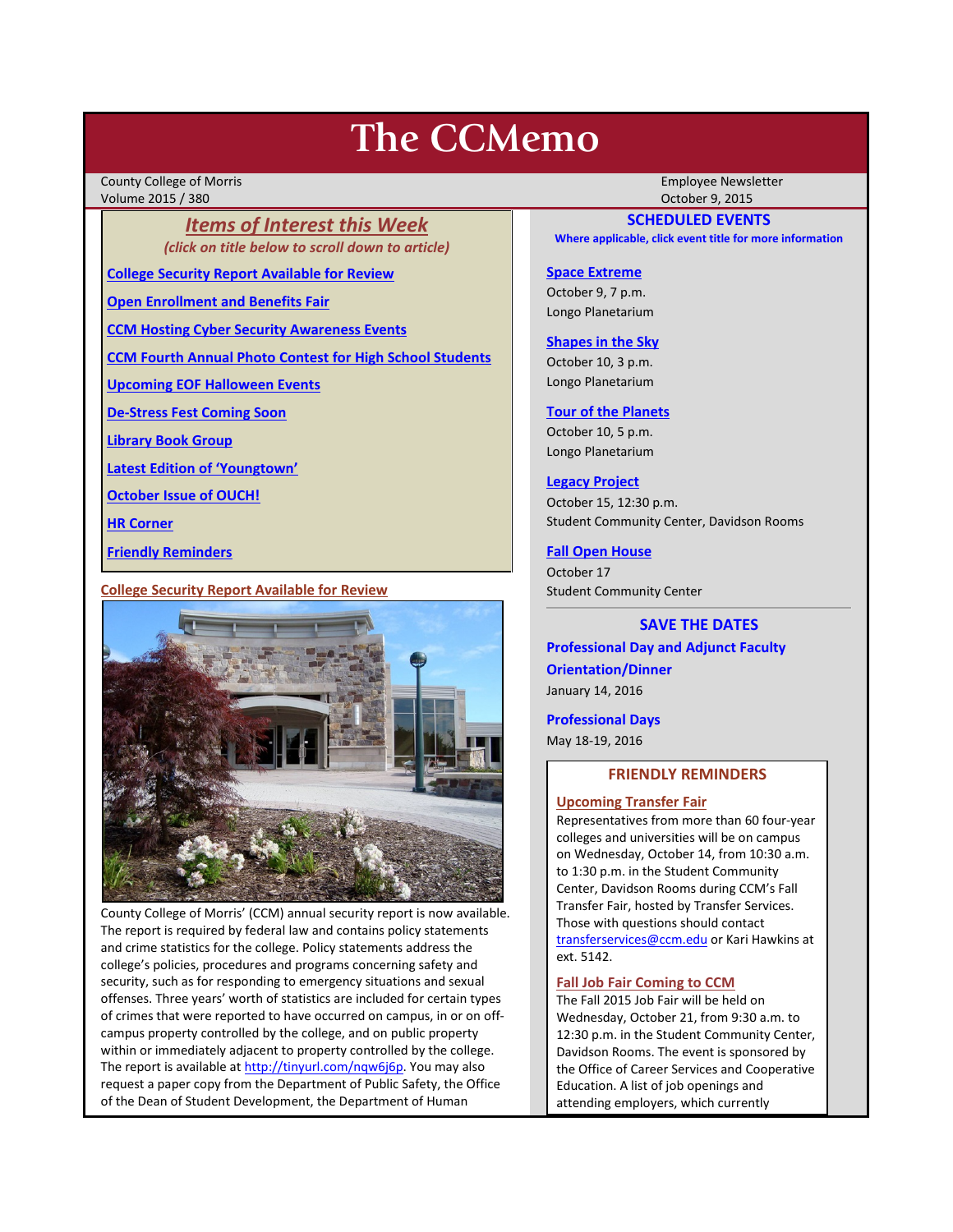#### Resources and the Admissions Office.

#### <span id="page-1-0"></span>**Open Enrollment and Benefits Fair**

Plan year 2016 open enrollment for full-time employees takes place now through November 2. An email was sent by the Human Resource Department with more information. During the open enrollment period, employees can make general changes such as adding or deleting dependents, changing coverage levels, or enrolling in a different medical or dental plan. All changes to coverage made during this period will be effective on January 1, 2016. The Benefits Fair, featuring representatives from vendors as well as members of CCM Human Resources, will be held on Thursday, October 22, from 10 a.m. – 2 p.m. in the Learning Resource Center, Room 121.

## <span id="page-1-1"></span>**CCM Hosting Cyber Security Awareness Events**

CCM is serving as a leader in cyber security education in New Jersey. The only community college in the state recognized as a certifying institution by the National Security Agency's Committee on National Security Standards, CCM this month is hosting weekly events to increase awareness of cyber threats and how the public can take steps to be safer and more secure online. More information, including a



schedule of events, can be found a[t http://tinyurl.com/pbbyvpy.](http://tinyurl.com/pbbyvpy)

#### <span id="page-1-2"></span>**CCM Fourth Annual Photo Contest for High School Students**

New Jersey high school students with a passion for photography and a talent for taking good photos have until April 16, 2016 to enter the CCM Fourth Annual Photo Contest for the chance to win prizes and recognition.

The contest is conducted by the Photo Club at CCM. Again this year, the competition's sponsor, Unique Photo Superstore in Fairfield, will be providing first-, second- and third-prize gift certificates. Read more at [http://tinyurl.com/q8whflz.](http://tinyurl.com/q8whflz)

#### <span id="page-1-3"></span>**Upcoming EOF Halloween Events**



The CCM Educational Opportunity Fund (EOF) will be hosting two Halloween-themed events. The EOF Halloween Open House takes place on Thursday, October 29, from 10 a.m. – 3 p.m. in Cohen Hall, Room 211. Those attending can find out what EOF is all about, receive free cider, treats and more, and the person in the best costume will receive a prize. The EOF Student Alliance is also holding its 12th annual Halloween UNICEF Drive through Friday, November 6. You can pick up a box anytime from Cohen Hall, Room 211, and return filled boxes by the deadline date. You may

includes AFLAC, NJ Transit, State Farm Insurance and Robert Wood Johnson University Hospital, can be found at [http://tinyurl.com/pev6szw.](http://tinyurl.com/pev6szw)

#### **Info Session for Spring Break Trip**

An information meeting for the CCM Spring Break/March 2016 trip to Scotland, England, Wales and Ireland will be held on Tuesday, October 20, in DeMare Hall, Room 114, from 12:30 – 1:30 p.m. The meeting will be led by Professor Craig Pilant of the History Department.

The tour has stops in London, Dublin and Edinburgh. The meeting will include information on the itinerary, schedule, costs and other pertinent matters. The meeting will also provide a look at the upcoming 2017 trip to Spain, Paris and Morocco. There is no obligation involved with coming to the meeting. Those with questions should contact Pilant at [cpilant@ccm.edu](mailto:cpilant@ccm.edu) or ext. 5605.

# **Faculty Development Grant Applications Due November 2**

Applications are now being accepted for the Louise and Samuel Olshan Endowment, which provides grants to faculty for professional development. The deadline is November 2. Awards range from \$50 to \$150 and defray the costs of memberships in professional organizations or attendance to professional organization meetings. Applications are open to full-time faculty. Adjunct faculty who have taught for at least 20 semesters are also eligible to apply. Department chairs and assistant chairs are not eligible. Application forms and grant eligibility rules can be found at [http://www.ccm.edu/cte/grants.aspx.](http://www.ccm.edu/cte/grants.aspx)  Applications should be submitted to Dr. Maureen Stivala in Henderson Hall, Room 210.

#### **Fall Student Workshops**

The CCM Office of Counseling and Student Success is hosting multiple upcoming workshops that are designed to help students in a number of important areas. A full schedule of Fall Semester workshops can be found a[t http://tinyurl.com/nlbqlya.](http://tinyurl.com/nlbqlya) The following is a description of the next event.

# **What Career Works for Your Personality? Thursday, October 15, 12:30 p.m. in Cohen Hall, Room 157**

John Holland's Theory of Career Choice maintains that people who choose to work in an environment similar to their personality